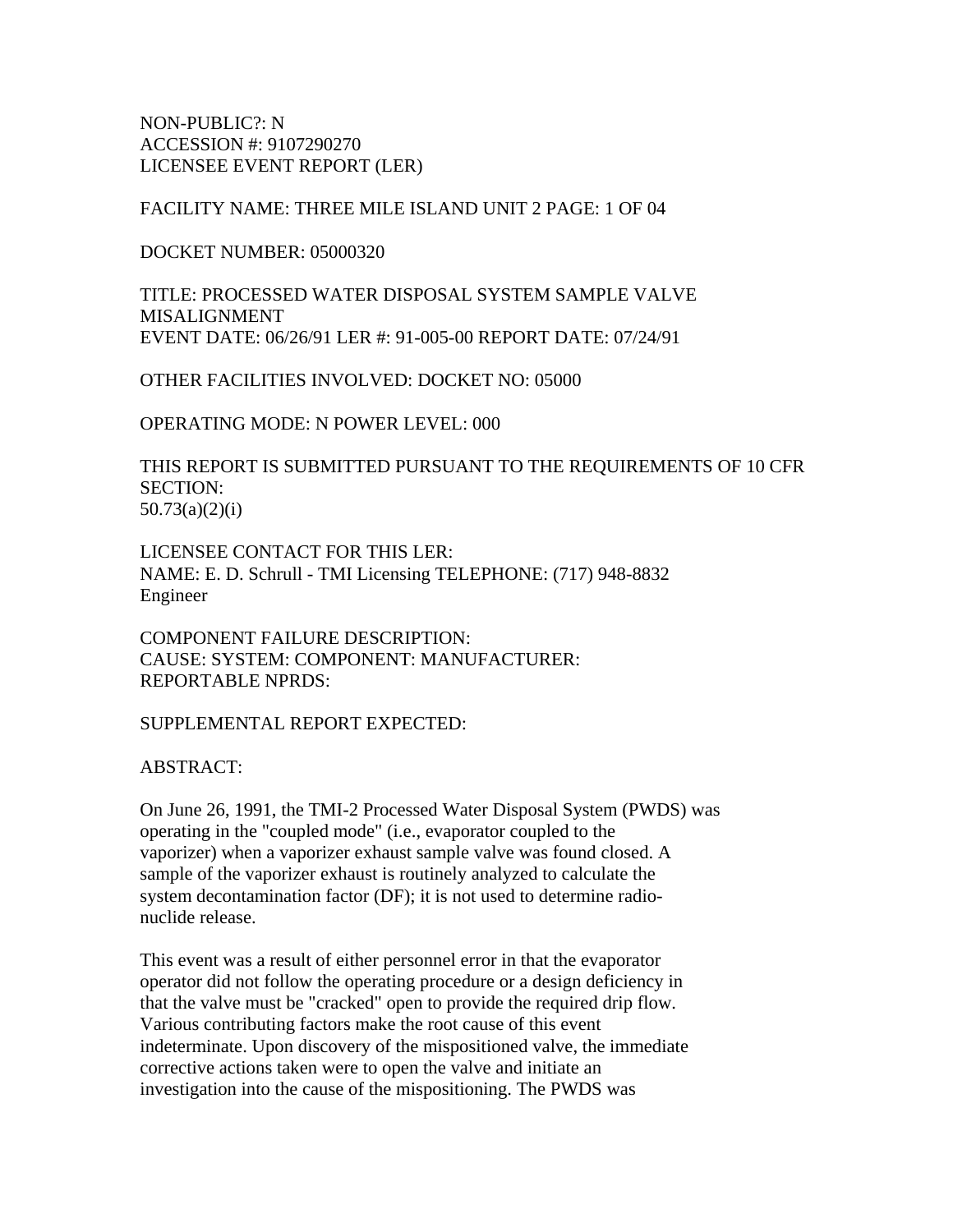subsequently shut down. Longer term corrective actions include a revision to the PWDS operating procedure and an engineering review of the sampling system.

TMI-2 Tech. Spec. 3.9.13 states, "ACCIDENT GENERATED WATER shall be disposed of in accordance with NRC-approved procedures." Per the NRC-approved PWDS operating procedure, the vaporizer exhaust sample valve was required to be open during coupled mode operations. Therefore, PWDS operation in this manner, although inadvertent, was prohibited by the plant's Tech. Specs. and the event is reportable per 10 CFR  $50.73(a)(2)(i)(B)$ .

This event is similar in nature to LERs 91-02, 91-03, and 91-04.

# END OF ABSTRACT

TEXT PAGE 2 OF 4

## I. PLANT OPERATING CONDITIONS BEFORE THE EVENT

The TMI-2 facility was in Mode 3. The TMI-2 PWDS was operating in the "coupled mode" using domestic water as the feed to the evaporator. Normally, in the coupled mode of operation, accident generated water (AGW) is pumped to the evaporator where it is processed into two forms: a concentrated liquid waste and a purified liquid distillate. The concentrated waste is then dried to a solid waste form and packaged for transport and burial. The liquid distillate is pumped to the vaporizer where it is discharged to the atmosphere as steam. The process operates in a continuous flow mode with the evaporator and vaporizer coupled. When domestic water is used as the evaporator feed, the process is basically the same except that no radionuclides exist in the concentrated liquid waste or the purified liquid distillate. However, in this case, there was AGW remaining in the various pipes and tanks of the PWDS.

#### II. STATUS OF STRUCTURES, COMPONENTS OR SYSTEMS THAT WERE INOPERABLE AT THE START OF THE EVENT AND THAT CONTRIBUTED TO THE EVENT

N/A

# III. EVENT DESCRIPTION

On June 25, 1991 at 7:30 p.m., the TMI-2 PWDS was operating in the coupled mode when an evaporator shutdown was initiated to support an attempt to retrieve a loose section of pipe in the Blender/Dryer.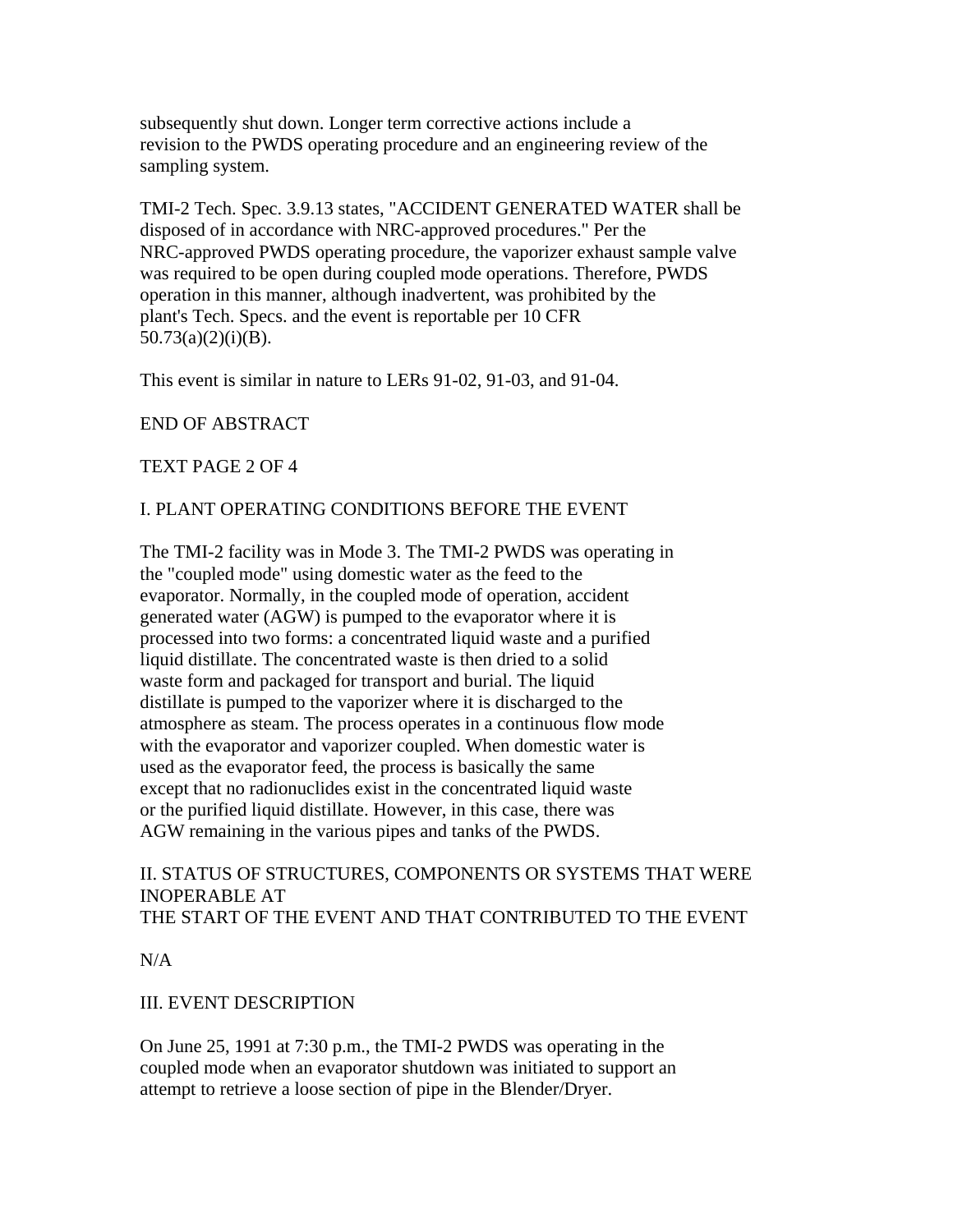During the shutdown, vaporizer exhaust stack sample valve WD/SMV! V-86 was closed. Evaporator operations were resumed in accordance with the applicable cold restart portion of the operating procedure at 5:50 a.m. on June 26, 1991 using domestic water. Vaporization of domestic water, which started at approximately 6:00 a.m., also vaporized residual AGW that was in the various pipes and tanks of the PWDS. The startup was performed using a "clean" copy of the controlled procedure. The procedure was properly signed-off indicating that the step which requires the opening of valve V-86 had been accomplished. However, a TMI-2 engineer performing a morning inspection tour of the Evaporator Building noticed that there was no flow into the sample collection bottle. He asked a NUPAC operator to verify the valve position. Valve V-86 was found closed.

The NUPAC operator reset the flow to be within the specified range and notified the appropriate TMI-2 personnel. The PWDS was subsequently shutdown at approximately 7:30 a.m. on June 26, 1991.

#### TEXT PAGE 3 OF 4

## IV. ROOT CAUSE

The root cause of this event is either personnel error or a design deficiency. This event could be attributable to personnel error in that the operator, while preparing to perform the procedural step to open the valve, could have become distracted by other process adjustments and inadvertently signed-off the step as complete. A contributing factor to the potential personnel error was that a startup was taking place in conjunction with shift turnover. Further, the operators could have been fatigued after spending most of their shift performing system maintenance.

Conversely, this event could have resulted from a design deficiency. Valve V-86 is a needle valve and to achieve the necessary flowrate, it must be just "cracked" open. This valve may have been cracked open initially to establish the required flow, but closed due to thermal expansion during system startup. Thus, it is indeterminate whether the root cause of the event was personnel error or a design deficiency. A further contribu or to this event is the use of a sample collection container which is opaque, making it difficult to visually verify a steady sample drip rate.

#### V. CORRECTIVE ACTIONS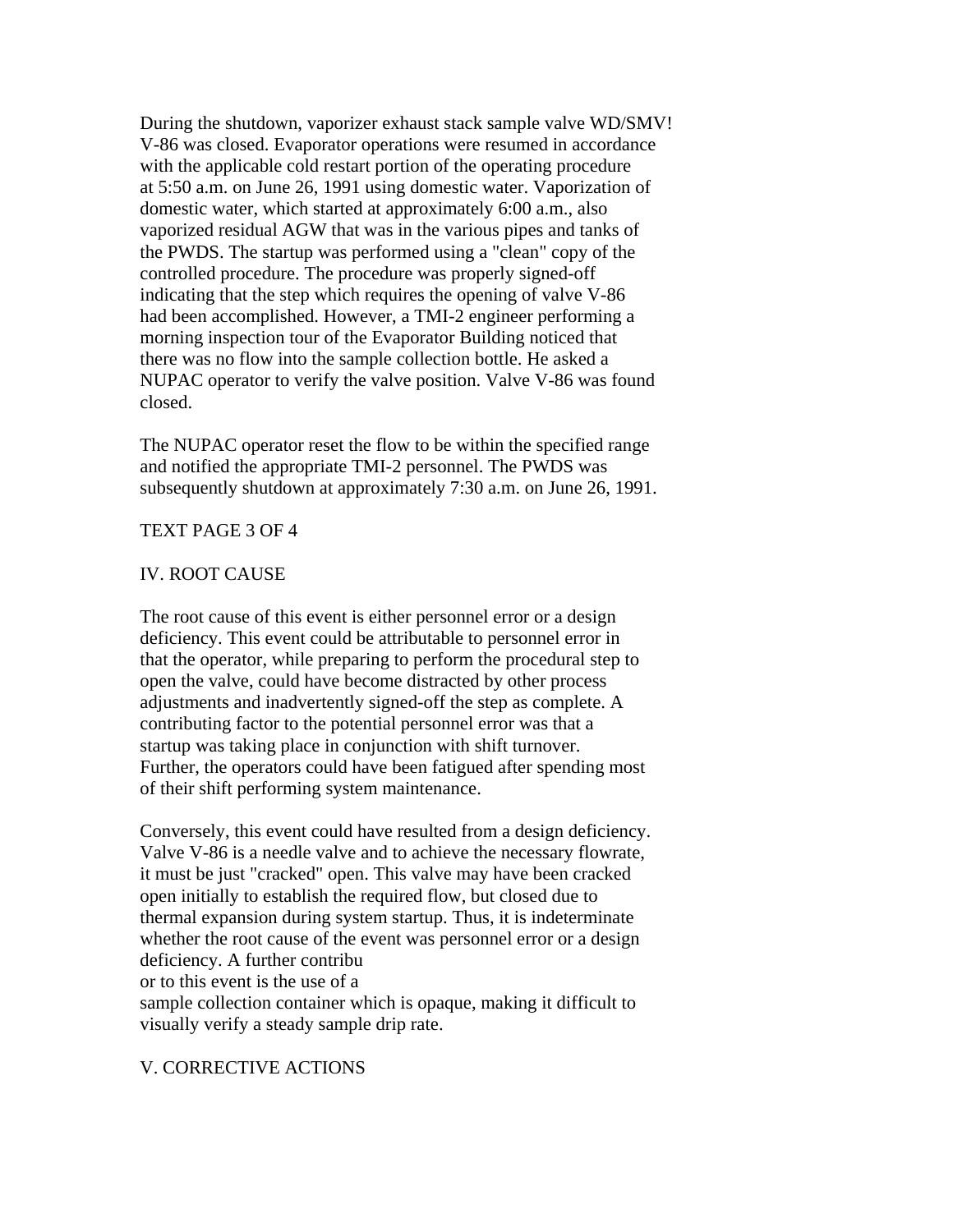Upon discovery of the mispositioned valve, the immediate corrective actions taken were to open the valve and initiate an investigation into the cause of the mispositioning. The PWDS was subsequently shut down. Longer term corrective actions include the following:

1. The collection bottle at the V-86 sample location has been provided with clear tubing to facilitate flow verification.

2. The PWDS operating procedure has been revised to require the independent verification and sign-off by a second operator indicating that a steady rapid drip is being collected in the sample bottle downstream of V-86 during vaporizer startup.

3. NUPAC is evaluating the use of a different type of valve at V-86 or the use of an orifice, which would allow V-86 to be fully open during use. While this analysis is being performed, hourly checks of V-86 have been instituted to ensure proper sample flow.

Finally, this event is the subject of a Human Performance Enhancement System (HPES) review.

## VI. COMPONENT FAILURE DATA

 $N/A$ 

## TEXT PAGE 4 OF 4

# VII. ASSESSMENT OF THE SAFETY CONSEQUENCES AND IMPLICATIONS OF THE EVENT

No safety function is performed by valve V-86. A sample of the vaporizer exhaust is routinely analyzed to calculate the system DF; it is not used to determine radionuclide release. During vaporizer operations, the release of radioactivity from the PWDS is determined by the vaporizer feed compositor sample and monitored by the vaporizer influent radiation monitor (PWD-RML-1) WD/MON!. Release calculations are based on the vaporizer feed compositor sample and, thus, no credit is taken for decontamination by the vaporizer. Thus, there were no unmonitored releases of radioactivity from the PWDS during this period and this event did not pose a potential public health and safety concern.

## VIII. PREVIOUS EVENTS OF A SIMILAR NATURE

LERs 91-02, 91-03, and 91-04.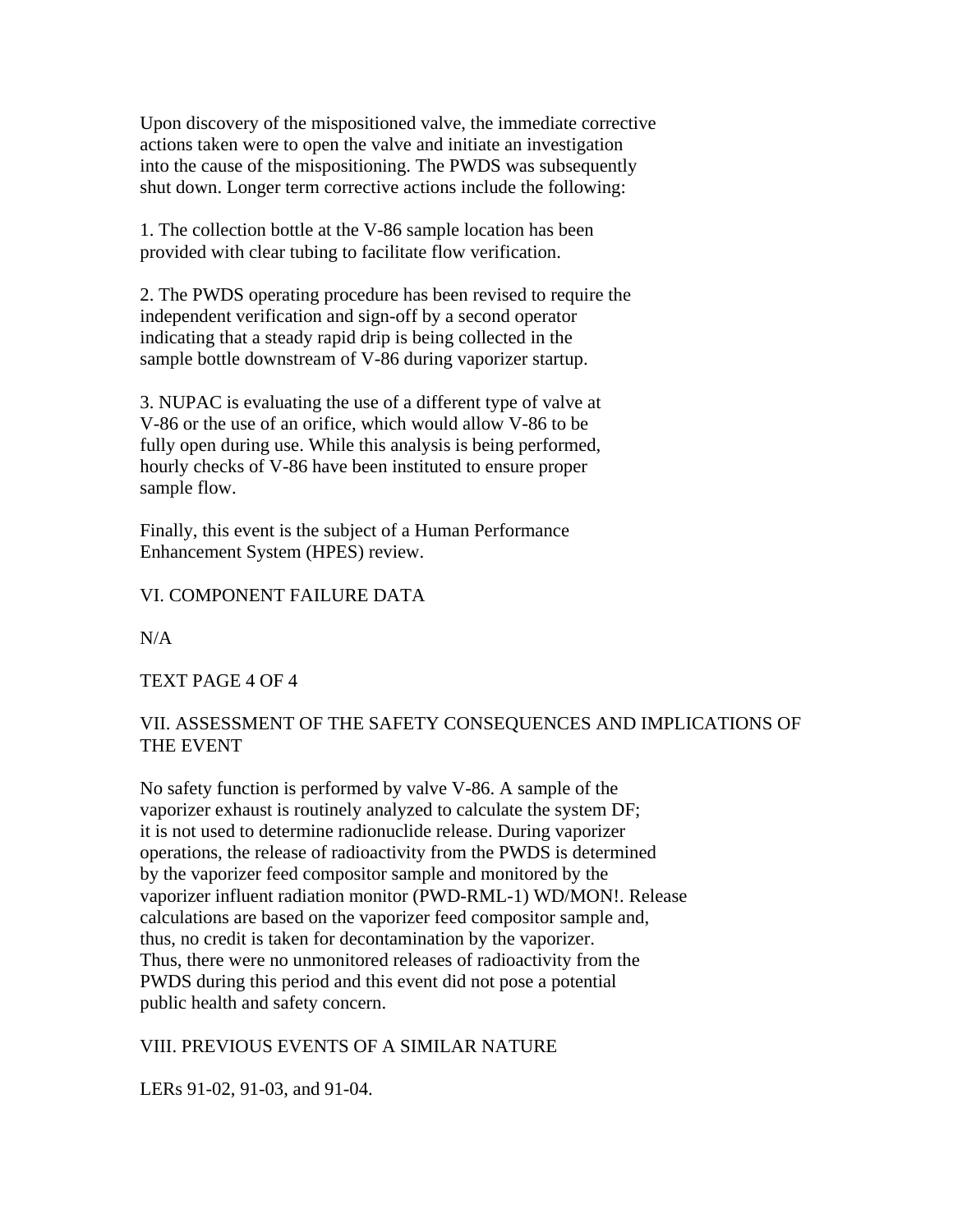\* The Energy Industry Identification System (EIIS), System Identification (SI) and Component Function Identification (CFI) Codes are included in brackets, "SI/CFI!," where applicable, as required by 10 CFR  $50.73(b)(2)(ii)(F)$ .

ATTACHMENT 1 TO 9107290270 PAGE 1 OF 1

GPU Nuclear GPU Nuclear Corporation Post Office Box 480 Route 441 South Middletown, Pennsylvania 17057-0191 717 944-7621 TELEX 84-2386 Writer's Direct Dial Number:

(717) 948-8400

July 24, 1991 C312-91-2062 C000-91-1419

US Nuclear Regulatory Commission Washington, DC 20555

Attn: Document Control Desk

Dear Sir:

Three Mile Island Station Unit 2 (TMI-2) Operating License No. DPR-73 Docket No. 50-320 Licensee Event Report 91-05

Attached is Licensee Event Report 91-05 concerning a sample valve in the TMI-2 Processed Water Disposal System that was found to be in a position not in accordance with an NRC-approved procedure.

This event is reportable pursuant to Title 10 of the Code of Federal Regulations, Section  $50.73(a)(2)(i)(B)$ .

Sincerely,

R. L. Long Director, Corporate Services/TMI-2